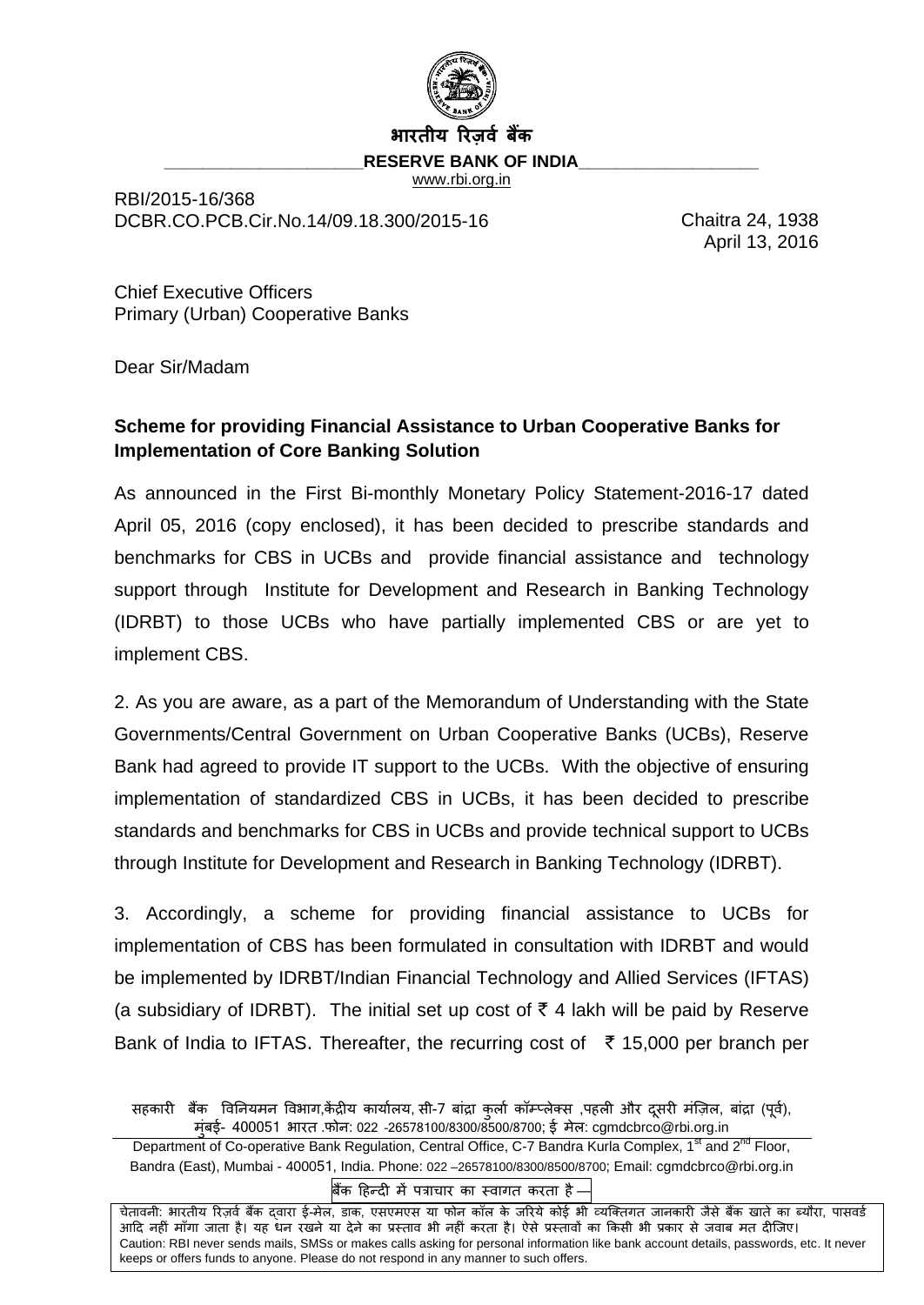month will be borne by the UCB. The details of the scheme for providing financial assistance to UCBs for implementation of CBS is given in the Annex.

4. UCBs not operating under directions u/s 35A of the BR Act, 1949 (AACS) and which have not implemented/partially implemented CBS will be eligible for financial assistance under the scheme. Such UCBs may approach IDRBT/IFTAS for availing benefits under the scheme.

Yours faithfully

(Suma Varma) Principal Chief General Manager

Encl: As above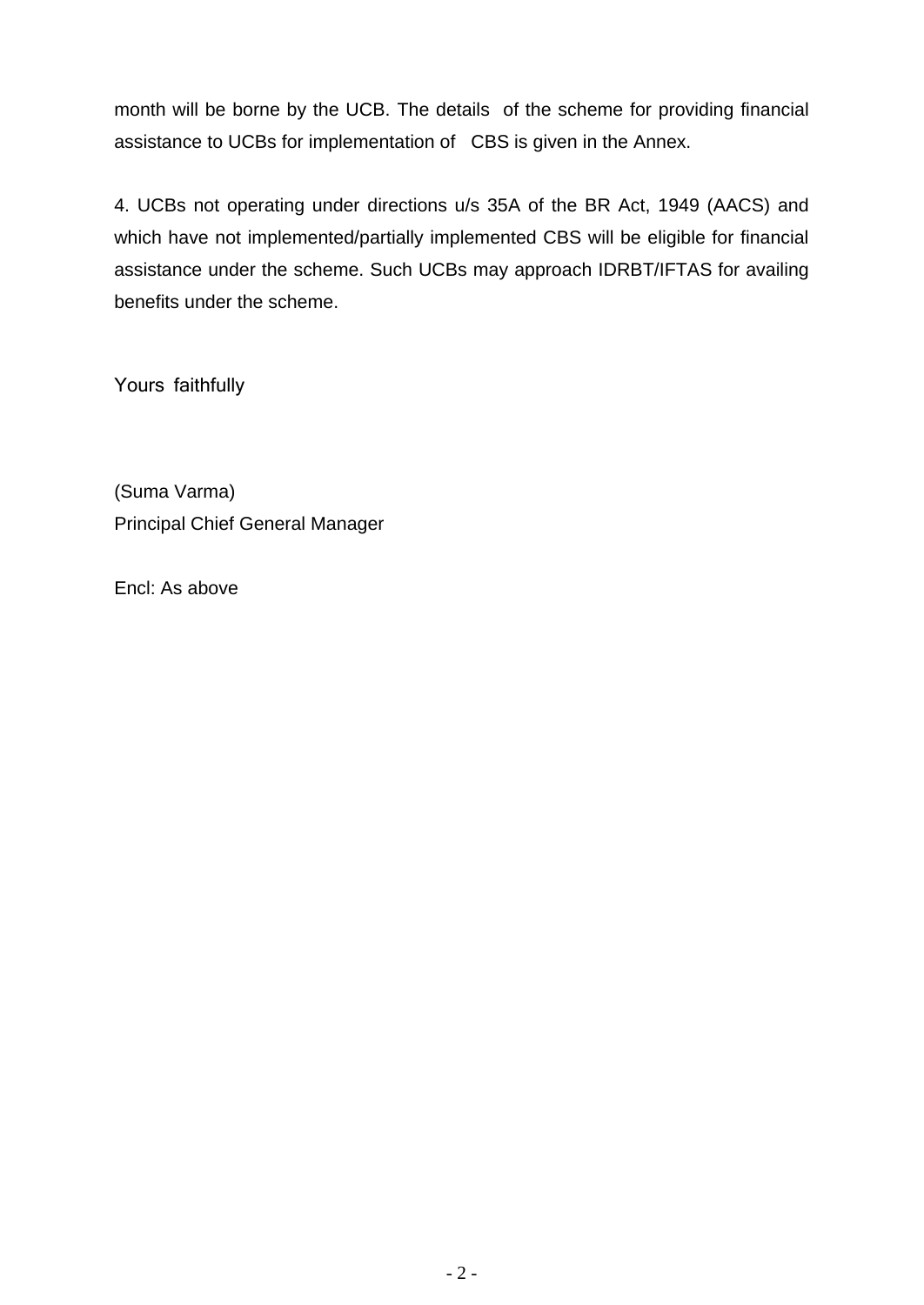#### **Extract from the First Bi-monthly Monetary Policy Statement-2016-17**

34. Technology Support to Urban Cooperative Banks (UCBs): As a part of the Memorandum of Understanding with the State Governments/Central Government on UCBs, the Reserve Bank had agreed to provide technology support to UCBs with the objective of financial inclusion and ensuring implementation of tandardized core banking solutions (CBS). It has been decided to prescribe standards and benchmarks for CBS in UCBs and provide financial assistance and technical support through the Institute for Development and Research in Banking Technology (IDRBT). The initial set-up cost in this regard will be borne by the Reserve Bank while the recurring cost will be borne by the UCBs. A circular in this regard is being issued separately.

**----------------------------------------------------**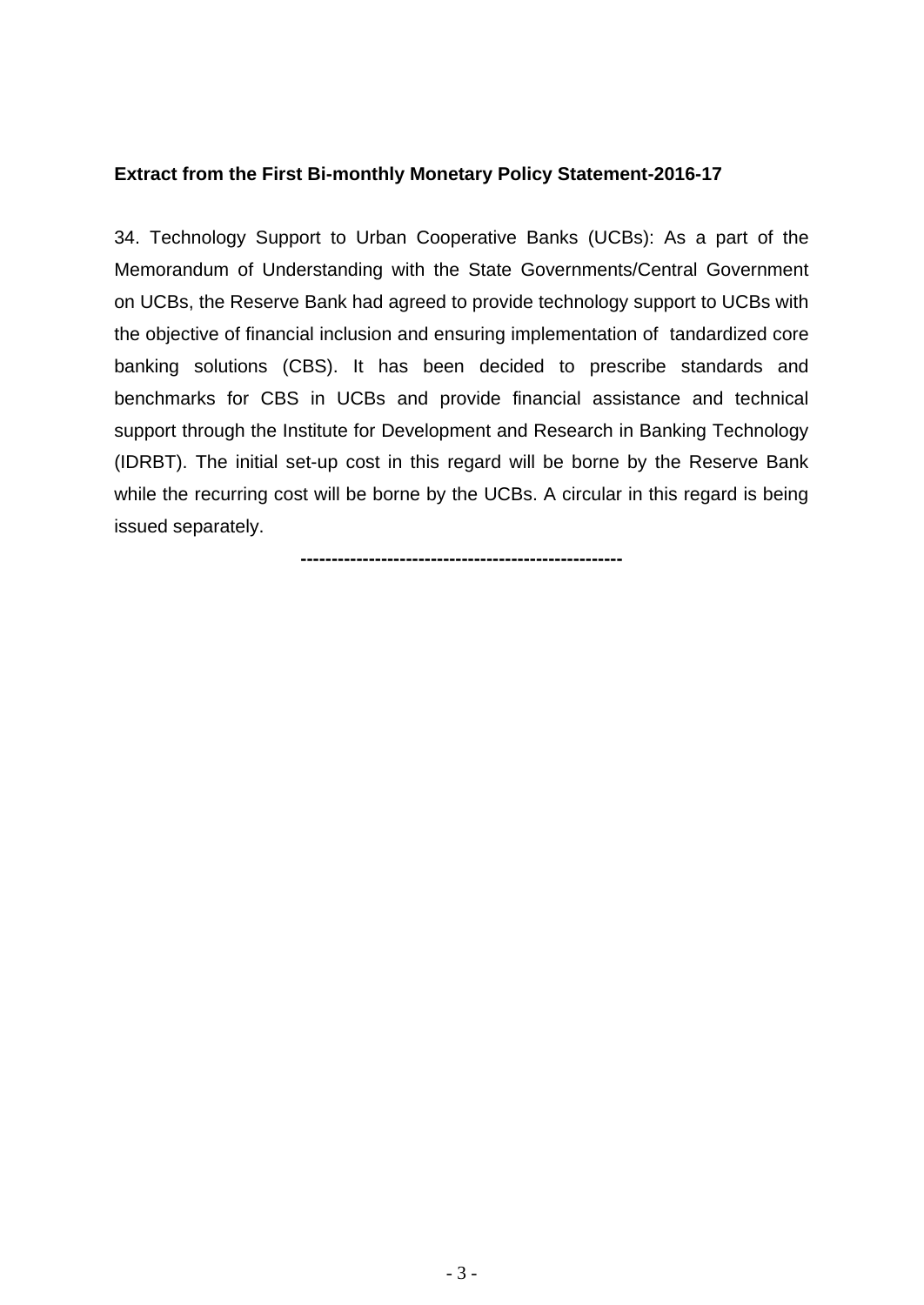# **Scheme for Providing Financial Assistance to Urban Cooperative Banks for implementation of Core Banking Solution**

As a part of the Memorandum of Understanding with the State Governments on Urban Cooperative Banks (UCBs), the Reserve Bank agreed to provide IT support to the UCBs. In pursuance of this, the Reserve Bank facilitated submission of offsite surveillance data on line by the UCBs by providing necessary technical support and training to the staff of the UCBs. In furtherance of the larger objective of improving IT enabled operations of the UCBs, it has been decided to prescribe benchmarks and standards for CBS in UCBs and provide technical support to the UCBs through Institute for Development and Research in Banking Technology (IDRBT) for implementing Core Banking Solution (CBS) in UCBs that do not have CBS and reimburse the related cost to IDRBT.

### **1. Eligibility:**

UCBs which have not yet implemented CBS or partially implemented CBS will be eligible for financial assistance under the scheme. UCBs which are under directions imposed under Section 35A of Banking Regulation Act, 1949 (AACS) will not be eligible.

### **2. Implementing Agency**

IDRBT will be the implementing agency for implementation of CBS in eligible UCBs, herein after called the Implementing Agency (IA).

#### **3. Steps involved in Implementation**

i. Eligible UCBs may approach IDRBT for implementation of CBS. A Nondisclosure Agreement (NDA) would be executed between the Urban Cooperative Bank and the IA which would contain all the information necessary to start the process.

ii. A preliminary study of the status of CBS existing in the bank or other banking solution currently available in the bank would be undertaken by IA to understand the existing set-up and, if necessary, recommend changes to local desktop environment. The entire data of the bank would be run through migration tools to confirm integrity.

iii. Data would be validated and corrected by IA to be in readiness for porting to the new CBS environment.